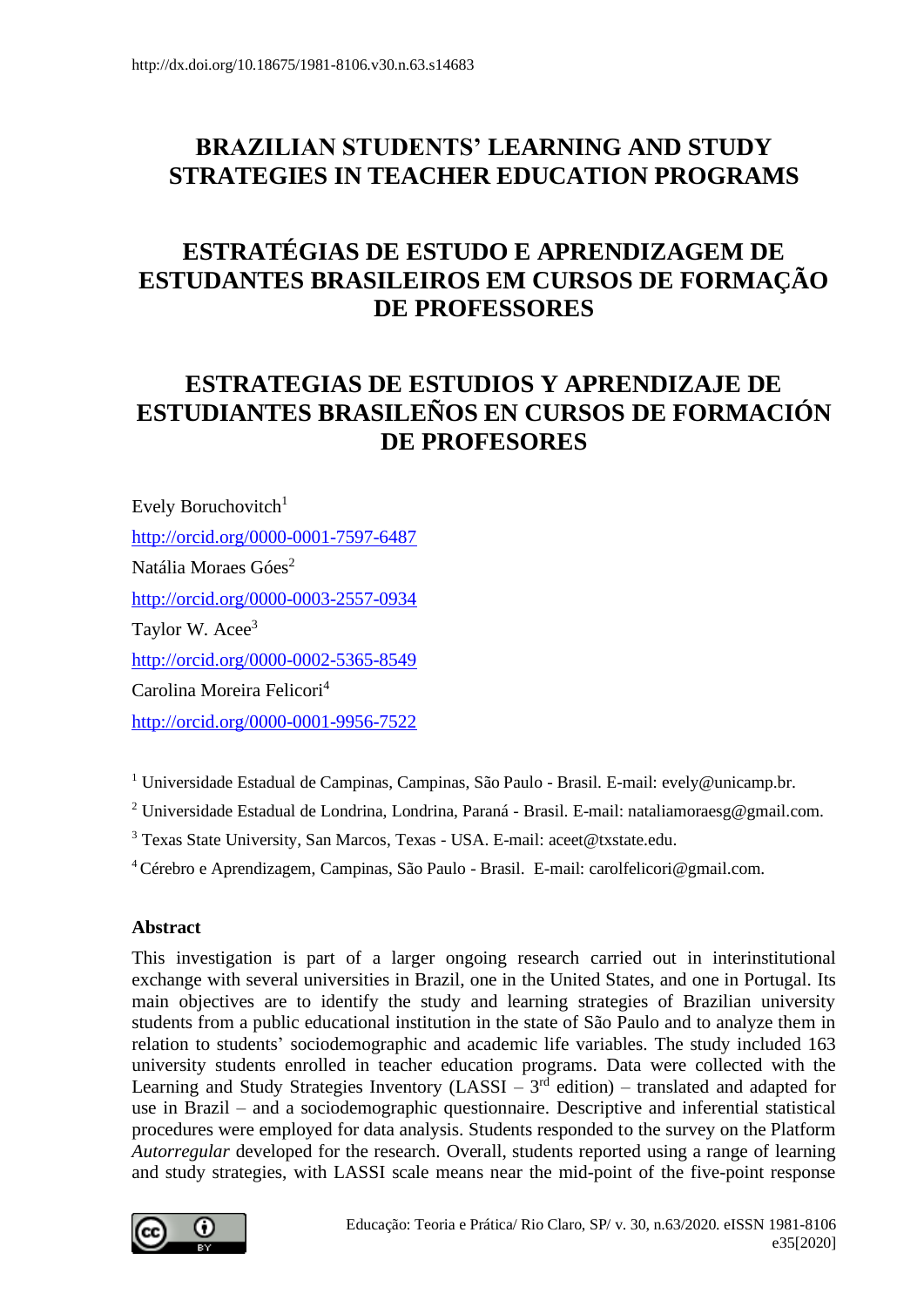scale. Significant relationships were found between LASSI scales and sociodemographic and academic life variables. We hope that data gathered in the present study can contribute to increase knowledge about factors that promote self-regulated learning and empower students towards college success in Brazil.

**Keywords:** Self-regulation of Learning. University Students. Learning Strategies. Teacher Education.

#### *Resumo*

*Esta investigação faz parte de uma pesquisa em andamento realizada em intercâmbio interinstitucional com várias universidades no Brasil, uma nos Estados Unidos e uma em Portugal. Seus principais objetivos são identificar as estratégias de estudo e aprendizagem de estudantes universitários brasileiros de uma instituição pública de ensino do estado de São Paulo e analisá-las em relação às variáveis sociodemográficas e de vida acadêmica dos estudantes. O estudo incluiu 163 estudantes universitários matriculados em programas de formação de professores. Os dados foram coletados com o Inventário de Estratégias de Aprendizagem e Estudo (LASSI – 3ª edição) – traduzido e adaptado para uso no Brasil – e um questionário sociodemográfico. Procedimentos estatísticos descritivos e inferenciais foram empregados para a análise dos dados. Os alunos responderam à pesquisa na Plataforma Autorregular desenvolvida para a pesquisa. No geral, os alunos relataram usar uma gama de estratégias de aprendizagem e estudo moderadamente, o que, na pontuação da escala LASSI, significa perto do ponto médio da escala de resposta de cinco pontos. Foram encontradas relações significativas entre as escalas LASSI e as variáveis sociodemográficas e de vida acadêmica. Esperamos que os dados coletados no presente estudo possam contribuir para o aumento do conhecimento sobre fatores que promovem a aprendizagem autorregulada e capacitam os alunos para o sucesso no Ensino Superior no Brasil.*

*Palavras-chave: Autorregulação da Aprendizagem. Estudantes Universitários. Estratégias de Aprendizagem. Formação de Professores.*

#### *Resumen*

*Esta investigación es parte de una pesquisa en curso llevada a cabo en intercambio interinstitucional con varias universidades en Brasil, una en los Estados Unidos y otra en Portugal. Sus objetivos principales son identificar las estrategias de estudio y aprendizaje de estudiantes universitarios brasileños de una institución educativa pública en el estado de São Paulo, así como examinarlas en relación con las variables sociodemográficas. El estudio incluyó a 163 estudiantes universitarios de varios cursos de pregrado. Los datos fueron recolectados a través del Inventario de Estudio y Estrategias de Aprendizaje (LASSI – 3ra edición) – traducidos y adaptados para su uso en Brasil – y un cuestionario sociodemográfico. Se emplearon procedimientos estadísticos descriptivos e inferenciales para el análisis de datos. Los estudiantes respondieron a la encuesta sobre la Plataforma de Autorregulación, creada especialmente para la investigación. En términos generales, los estudiantes relataron usar una variedad de estrategias de estudio y aprendizaje moderadamente, que, en la escala LASSI, significa cerca del punto medio de la escala de respuesta de cinco puntos. Se encontraron relaciones significativas entre las escalas LASSI y algunas variables sociodemográficas. Se espera que los datos obtenidos en el presente estudio puedan aumentar el conocimiento sobre los factores que promueven el aprendizaje*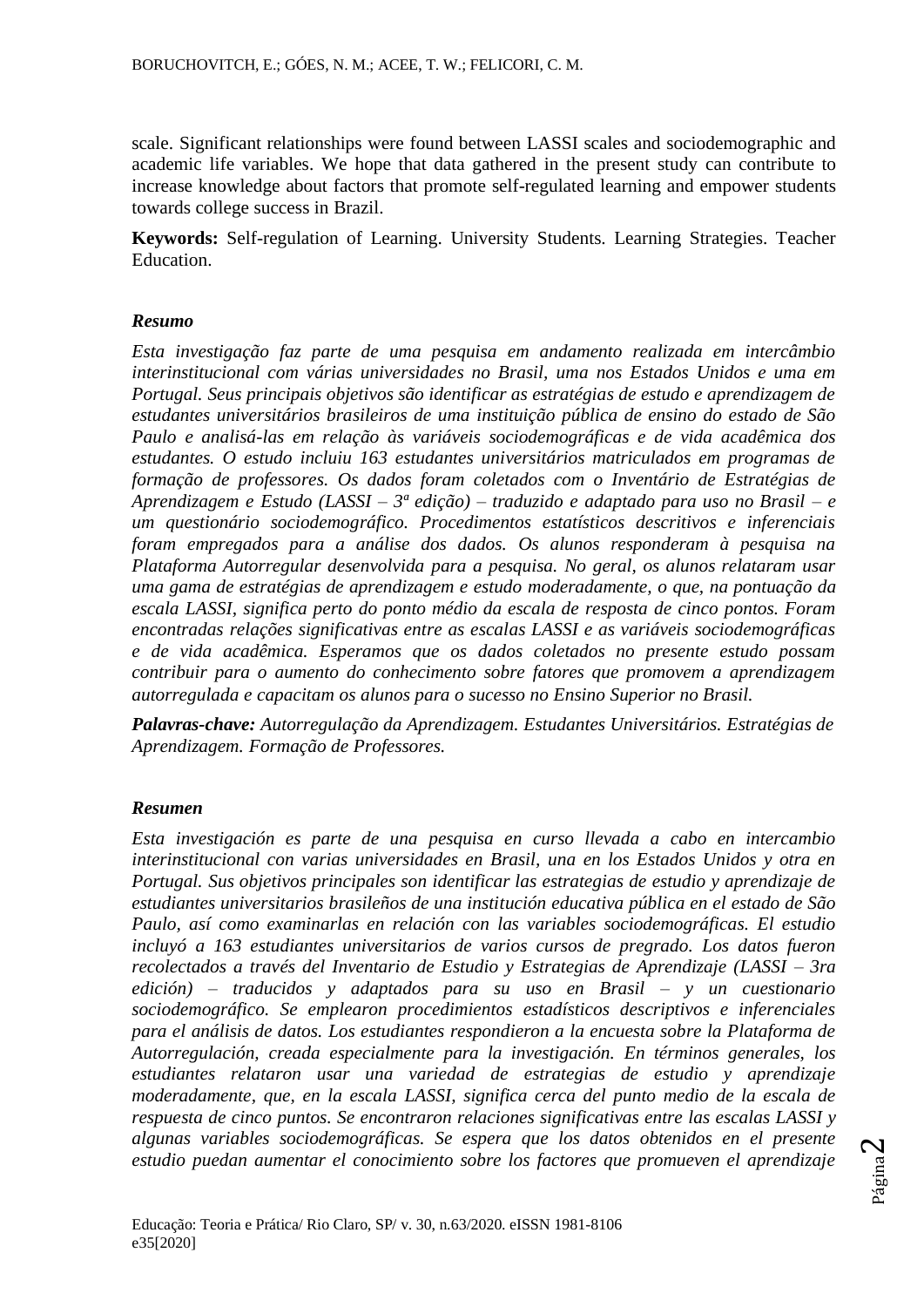*autorregulado y empoderan a los estudiantes hacia el éxito académico en la educación superior del Brasil.*

*Palabras clave: Autorregulación del Aprendizaje. Estudiantes Universitarios. Estrategias de Aprendizaje. Formación de Professores.*

## **1 Introduction**

Brazilian education has had severe weaknesses in all segments of schooling (INEP, 2019). Data from the Basic Education Development Index (IDEB – *Índice de Desenvolvimento da Educação Básica*) showed that, on a scale from zero to 10, only seven Brazilian states met the proposed goal of 4.7 points for 2017 in the final years of Elementary School. In addition, no Brazilian state reached the expected goal of 4.7 points for High School. From 3.7 in 2015, High School results improved only to 3.8 points in 2017 (INEP, 2019). Undoubtedly, the underperformance in primary and secondary education has had negative repercussions on higher education. Increasing access to higher education, through democratization, has increased the diversity of the student body and created greater opportunities for Brazilian citizens. However, along with that, more students who are underprepared for college-level work are entering college, including those in teacher education programs (OSTI; ALMEIDA, 2019; SANTOS; FERRAZ; INÁCIO, 2019).

The number of students enrolling in undergraduate courses of private universities is growing significantly, representing almost 50% of higher education admissions. This increased entry into higher education has led neither to higher scholastic performance in college nor to persistence to degree attainment, given the high dropout rates in higher education (MERCURI; FIOR, 2017; SANTOS; FERRAZ; INÁCIO, 2019). Research shows that students enter higher education with several shortcomings in information processing, and, by the end of college, most lack adequate preparation for advanced studies. Many students struggle to use effective and efficient learning strategies and have difficulty with reading comprehension. They also face many challenges with time management and the use of motivational and emotional regulation strategies. Unfortunately, most of the time, they are not even aware of these problems (BEMBENUTTY; CLEARY; KITSANTAS, 2012; BORTOLETTO; BORUCHOVITCH, 2013; BZUNECK; BORUCHOVITCH, 2019; ENDO; MIGUEL; KIENEN, 2017; PEKRUN *et al.,* 2011). Moreover, many students are still uncertain about their vocation, which may greatly impact their motivation, engagement, performance, and future competitiveness in the labor market (MERCURI; FIOR, 2017; OSTI;

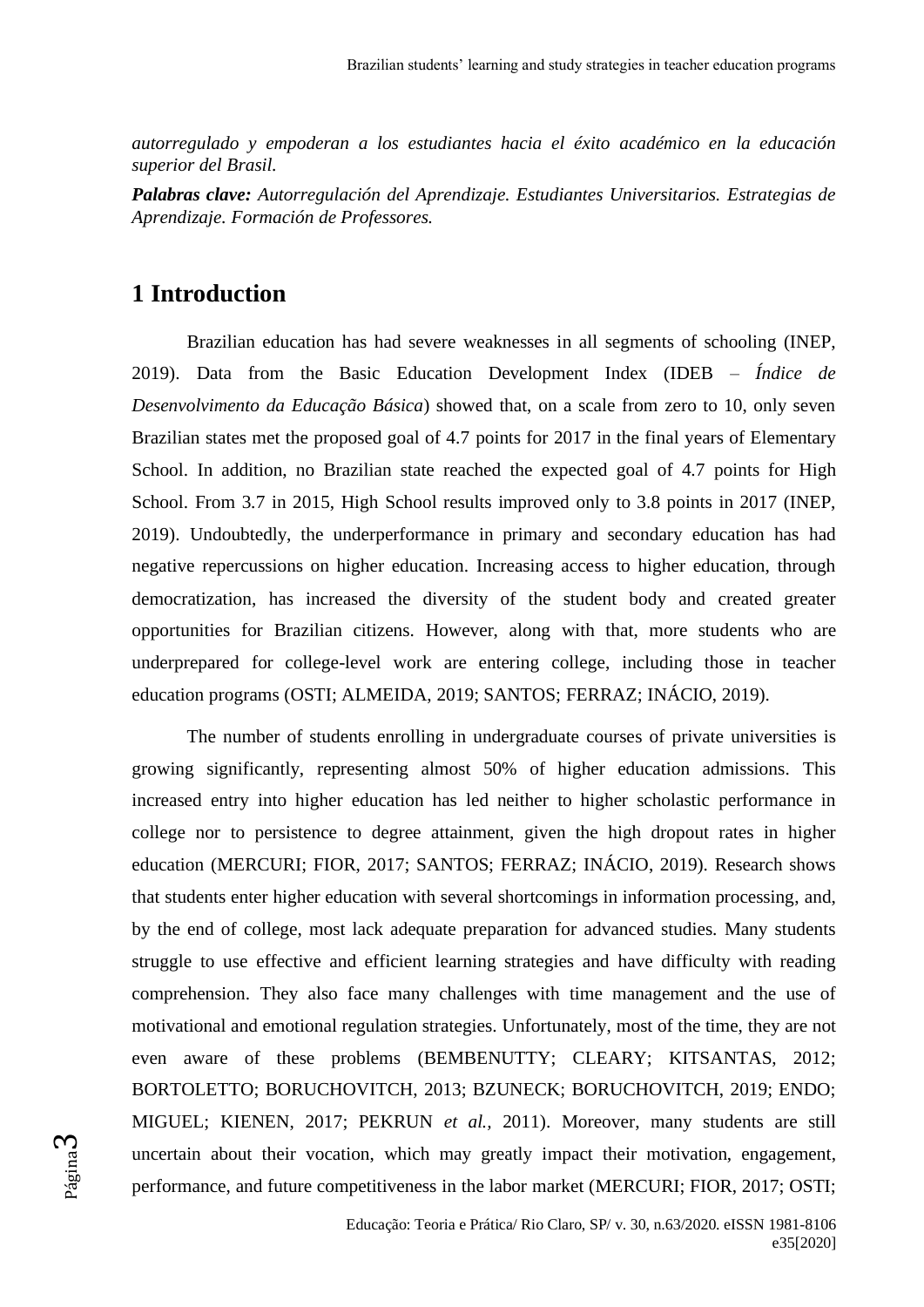ALMEIDA, 2019). Coupled with ineffective and inefficient study and learning habits, there are issues that may further hinder students' success in the university context. Among them, we highlight the disarticulation between theory and practice in undergraduate courses, professors' lack of empathy, and lack of adequate higher education policies to support students' permanence (MARINI; BORUCHOVITCH, 2014; MERCURI; FIOR, 2017; OSTI; ALMEIDA, 2019). It is, therefore, essential that teacher education programs in public and private institutions invest efforts towards the improvement of the quality of education for future teachers. This will likely result in improvements in primary school assessments in subsequent years. Fostering university students' self-regulation of learning can be a promising way to improve the quality of education in teacher education programs (BARTALO; GUIMARÃES, 2008; GANDA, 2016; LINS, 2013; IQBAL; SOHAIL; SHAHZAD, 2009).

The perspective of self-regulation of learning became outstanding in contemporary times, as it is associated with deep learning and better academic achievement. Evidence suggests that it can be fostered during formal education (BEMBENUTTY; CLEARY; KITSANTAS, 2012; OSTI; ALMEIDA, 2019). Self-regulated learning requires control of cognitive, metacognitive, motivational, emotional, and behavioral processes, which empowers students to learn more and better (ZIMMERMAN, 2002, 2013). Given the democratization of Higher Education, research points out the importance of fostering self-regulation of learning in the academic context, so that students can better plan, monitor, regulate, think about their learning, and become proactive facilitators of this process (GANDA; BORUCHOVITCH, 2018; WEINSTEIN; ACEE, 2018). Moreover**,** the theoretical foundations of self-regulated learning should be taught in teacher education courses to better prepare future teachers to use effective instructional methods that both help students learn the course content and cultivate their self-regulatory skills from the earliest years of schooling onward. Teaching teachers about self-regulated learning could contribute to a new generation of more self-reflective, strategic, and self-regulated teachers and students (ÁVILA *et al.*, 2018; GANDA; BORUCHOVITCH, 2018; PISCALLO *et al*., 2018).

The existing problems in Brazilian Higher Education and the need to investigate variables associated with self-regulated learning and academic success in this segment, given the scarcity of literature on this topic in Brazil, motivated the present research. This study is part of a larger ongoing research project carried out in interinstitutional exchange with several Brazilian universities, one from the United States, and one from Portugal. Its main objectives

Página 4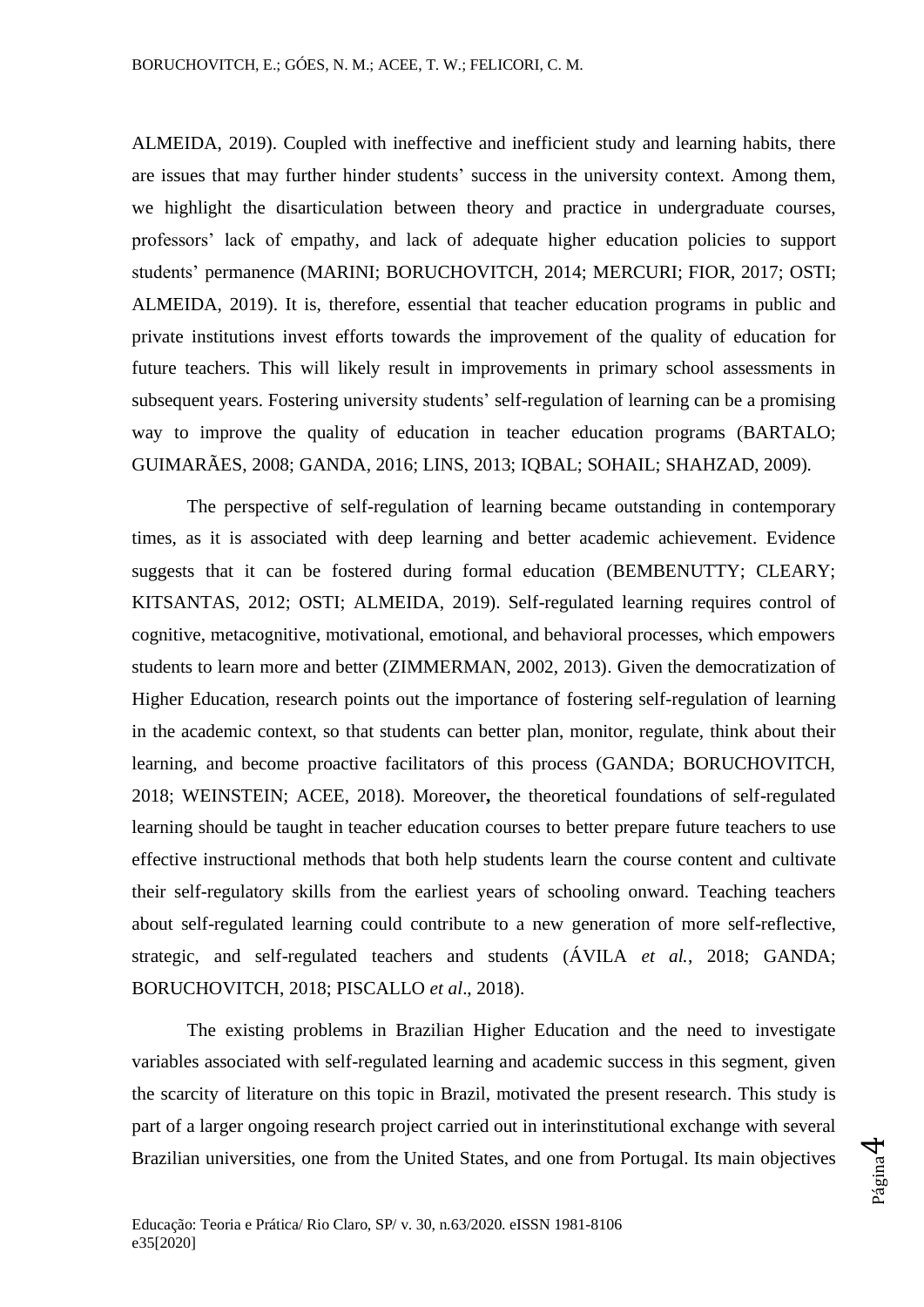are to identify the study and learning strategies of Brazilian university students, from teacher education programs of a public institution in the state of São Paulo, and to examine them in relation to students' sociodemographic variables. The data gathered could be useful to inform and support the design of interventions aimed at improving teacher education, so that future teachers can be better prepared to address the challenges facing Brazilian Primary Education (ÁVILA *et al*., 2018; PISCALLO *et al*., 2018).

### **2 Methods**

### **2.1 Research Question**

Do LASSI scale scores differ by age group, sex, ethnicity, type of high school, type of education course, time of course, persistence intentions, and expected course grades?

#### **2.2 Participants**

The sample included 163 students enrolled in teacher education programs of a public university from the state of São Paulo. Of the total, 116 (71.7%) were female and 47 (28.8%), male. In relation to age, 19 (11.7%) were under 20 years old, 99 (61.1%) were between 20 and 24 years old, and 44 (27.16%) were over 25 years old. The average age was 23.32 years old, and the standard deviation was 4.587. The course semesters ranged from the first to the tenth, with students more concentrated in the third ( $n = 25$ ; 15.3%), fifth ( $n = 21$ ; 12.8%), and seventh  $(n = 36; 22.1\%)$ , and ninth  $(n = 23; 14.1\%)$ . Regarding ethnicity, participants were predominantly white  $(n = 111; 68.10\%)$ , brown  $(n = 31; 19.2\%)$ , and black  $(n = 14; 8.6\%)$ . Indigenous, Oriental, and other ethnic groups accounted for less than 5% of the total sample. Most students were from public schools  $(n = 93; 57%)$ . Although participants were from various undergraduate courses, most were Pedagogy students  $(n = 48; 29.45\%)$ . The remaining 115 (70.55%) participants were from different courses, as follows: bachelor and licentiate degree in Physical Education ( $n = 17$ ; 10.43%), bachelor and licentiate degree in Biological Sciences ( $n = 15$ ; 9.20%), licentiate degree in Languages and Literature ( $n = 13$ ; 7.98%), licentiate degree in Mathematics ( $n = 13$ ; 7.98%), and bachelor and licentiate degree in Chemistry ( $n = 12$ ; 7.36%). Students predominantly reported having very strong intention to continue with their undergraduate studies the following year  $(n = 110; 67.48\%)$ . Of the total sample, 32 students (19.63%) reported having strong intentions and 21 (12.88%)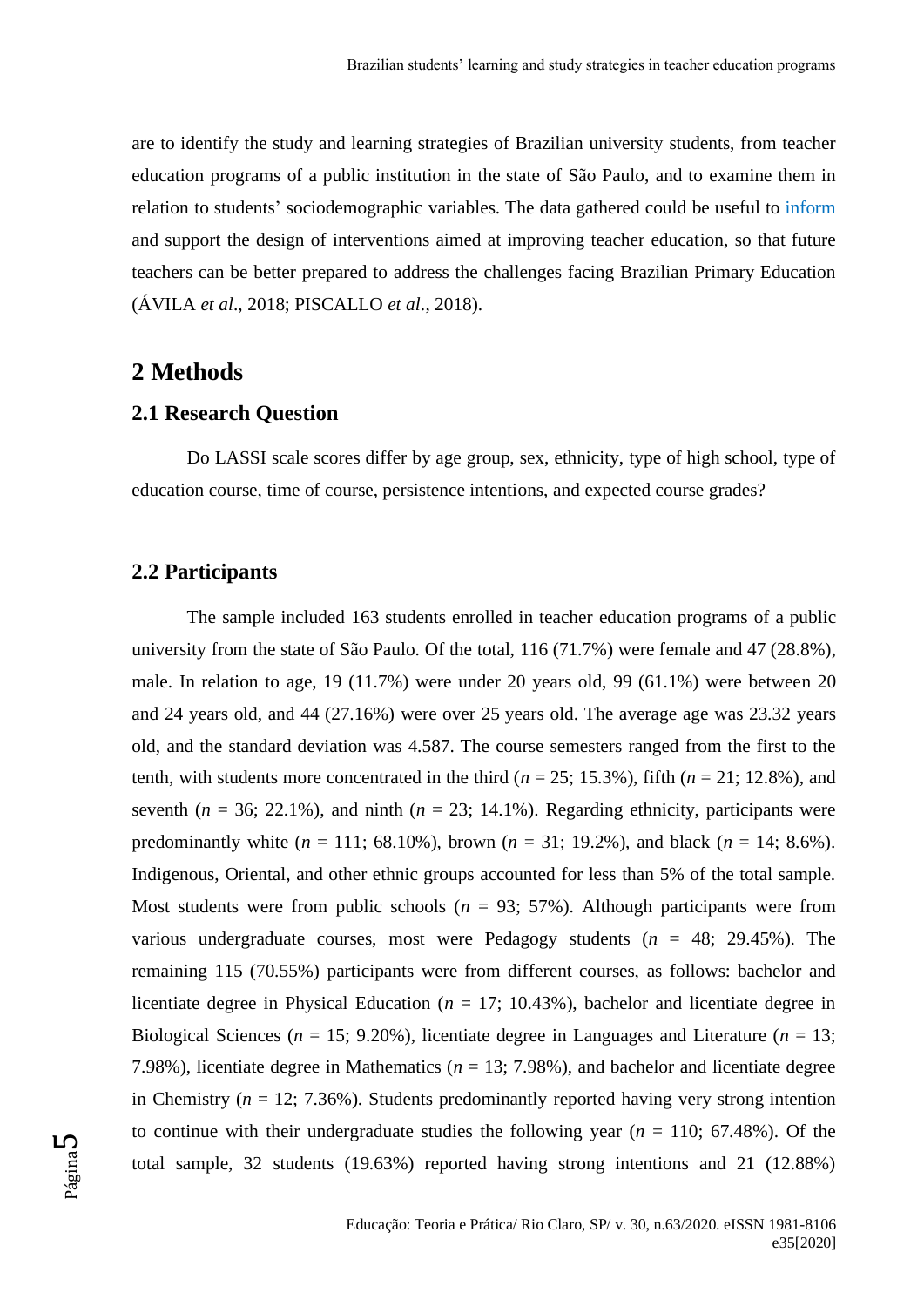revealed no to moderate intentions to continue with their undergraduate studies the following year. Participants rated their course grades as well above average  $(n = 41; 25.15%)$ , above average (*n* = 78; 47.85%), around average (*n* = 38; 23.31%), below average (*n* = 5; 3.07%), and well below average  $(n = 1; 0.61\%)$ .

#### **2.3 Instruments**

e35[2020]

### **2.3.1 Sociodemographic and student academic life questionnaire**

This questionnaire had ten multiple choice questions. Among them, three encompassed the students' personal data, such as: age, gender, and ethnicity. The seven remaining questions were aimed at knowing issues of students' academic life, such as: course, semester, time of the course, type of High School education attended (public, private, or both), intention to continue the undergraduate studies the following year (ACEE, personal communication, 2018; FLAGGS, 2018) and self-perception about course performance.

# **2.3.2 Learning and Study Strategies Inventory (LASSI 3rd edition)**

The LASSI 3<sup>rd</sup> edition (henceforth, LASSI) was developed by Weinstein, Palmer, and Acee (2016). It aims to assess students' awareness of the use of study and learning strategies related to cognitive learning processes, motivation, and self-regulation, components of strategic learning, according to the Model of Strategic Learning (MSL) (WEINSTEIN; ACEE; JUNG, 2011; WEINSTEIN; PALMER; ACEE, 2016). The LASSI consists of 60 items, with 5 response choices: *Not at all typical of me, Not very typical of me, Somewhat typical of me, Fairly typical of me, and Very much typical of me*. Of the 60 items, 34 use reverse scoring, because of the directionality in which they were written. LASSI items are subdivided into 10 scales: *Anxiety* (example item: "I feel very panicky when I take an important test")*, Attitude* ("I only study the subjects I like")*, Concentration* ("I concentrate fully when studying")*, Information Processing* (*"*I try to find relationships between what I am learning and what I already know")*, Motivation* ("Even when study materials are dull and uninteresting, I manage to keep working until I finish")*, Selecting Main Ideas* (*"*During class discussion, I have trouble figuring out what is important enough to put in my notes")*, Selftesting* (*"*When preparing for an exam, I create questions that I think might be included")*, Test Strategies* (*"*In taking tests, writing papers, etc., I find I have misunderstood what is

Página

 $\overline{\mathcal{C}}$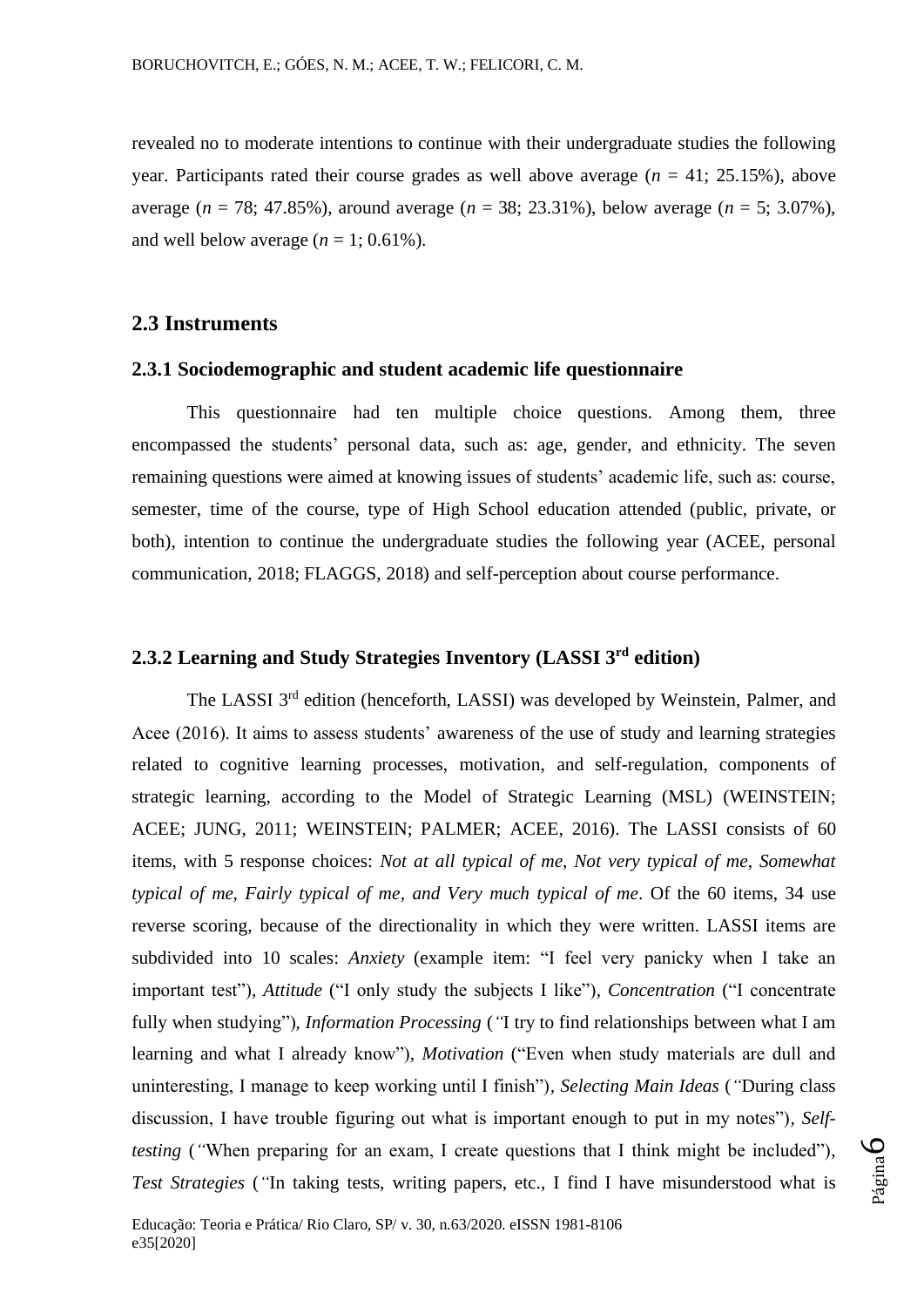wanted and lose points because of it")*, Time Management* (*"*I find it hard to stick to a study schedule")*, and Using Academic Resources* (*"*When it is difficult for me to complete a course assignment, I do not ask for help"). Each scale has 6 items; scale scores can range from 6 to 30. The inventory was translated into Portuguese by three researchers from a public university of the state of São Paulo. They have both proficiency in the English language and knowledge of the theoretical framework which inspired the development of the instrument. Then, it was submitted to back translation procedures, carried out by a translator with PhD in English Language and high fluency in Portuguese. The translation was also revised and validated by one of the authors of the original scale. The internal consistency of the original scale was estimated in large samples of American college students by Cronbach coefficient. Alfa values were high for all of the scales (WEINSTEIN; PALMER; ACEE, 2016).

#### **2.4 Data collection procedures**

Initially, the project was submitted to the Ethics Committee of an institution located in the state of São Paulo and was approved under CAAE number 81094017.0.0000.8142. Then, professors were contacted by e-mail to schedule data collection in their classes. Data collection took place online, in the classroom, using the Platform *Autorregular*, developed for the larger research. It always happened in the presence of a specially trained graduate student, who presented and explained the objectives of the study to the other students, leaving them free to take part or not in the research. Soon after, the graduate student made the research link available to participants. Students were required to click the link and register their e-mails. The graduate student then sent another link to students' registered e-mails, with an invitation for them to take part in the research. By accessing the link through their cell phones, laptops, and/or tablets, students were directed to the Platform *Autorregular*, which housed the informal consent form, socio-demographic questions, LASSI (web version). After responding to LASSI, students received, both on their device screen and by e-mail*,* a report in PDF format about their performance on each of the scales, with specific guidelines on how to interpret their scores and determine which areas to target for improvement. In addition, the LASSI report to students included a disclaimer that the LASSI results are based on U.S. norms and may lack accuracy and not necessarily reflect what really happens to Brazilian students (BORUCHOVITCH *et al*., 2019). Data collection lasted about 20-25 minutes.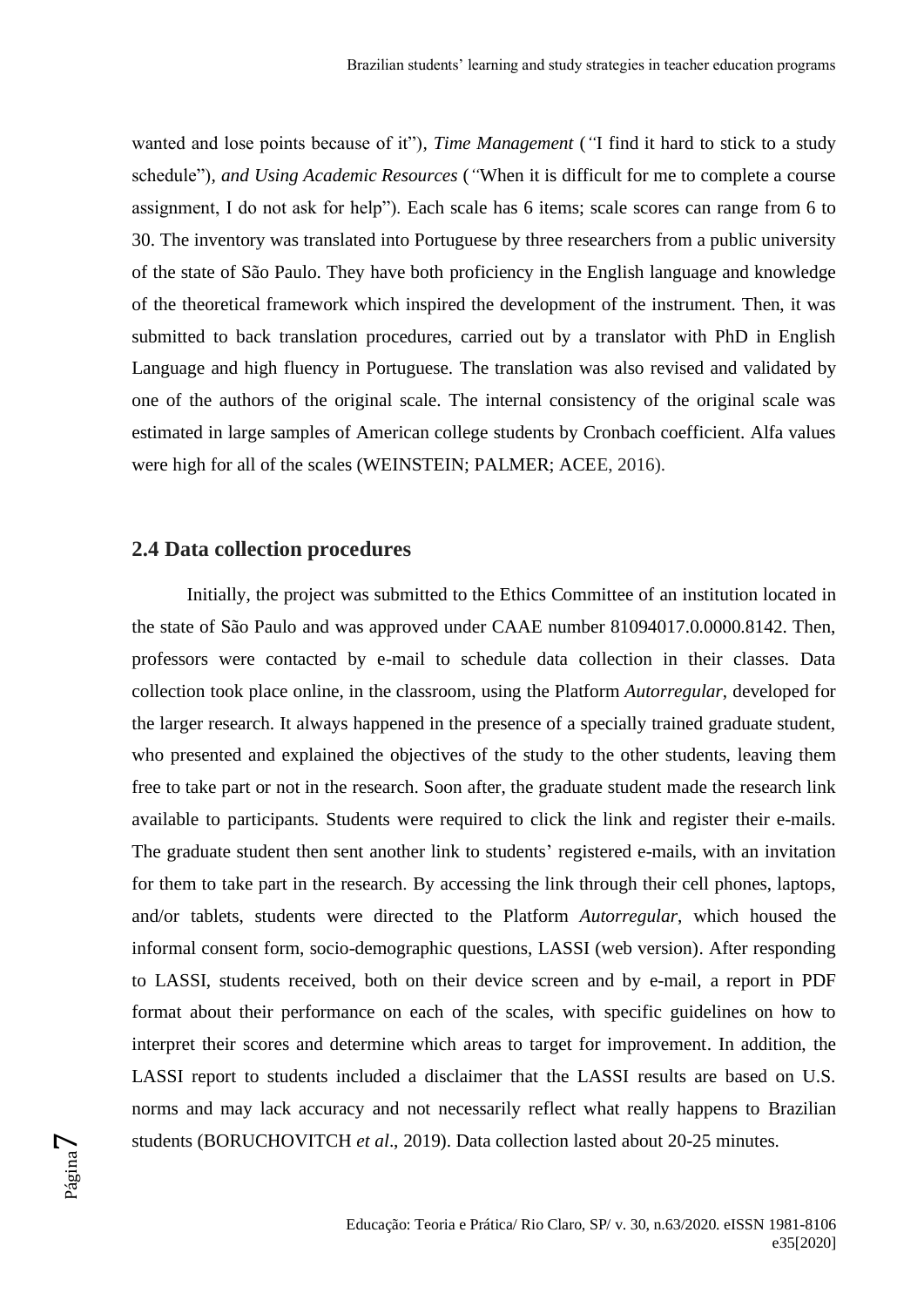### **2.5 Data analysis procedures**

Data were analyzed using descriptive and inferential statistics. Means and standard deviations were calculated. Comparative analyses of LASSI responses and the variables age, gender, course, semester, time of the course, type of high school education attended, ethnicity, intention to continue undergraduate studies the following year, and self-perception about academic performance were also carried out. As data was not normally distributed, Mann-Whitney and Kruskal-Wallis tests were employed to compare two and three groups, respectively. To make comparisons more consistent and avoid groups with very small size, variables were grouped into two or more categories, as follows: course (pedagogy, other licentiate degree courses), age  $(20, 20-24, > 25)$ , gender (male, female), ethnicity (white, non-white), intention to continue undergraduate studies the following year (no to moderate intention, strong intention and very strong intention), self-perception of performance (well above average, above average, and below and well below average), type of school (public, private, both public and private), time of the course (full time, morning or afternoon, night), and semester ( $1<sup>st</sup>$  to  $3<sup>rd</sup>$ ,  $4<sup>th</sup>$  to  $7<sup>th</sup>$ ,  $8<sup>th</sup>$  to  $10<sup>th</sup>$ ).

## **3 Results**

Table 1 presents LASSI means of total sample and by course, as well as alpha of Cronbach values.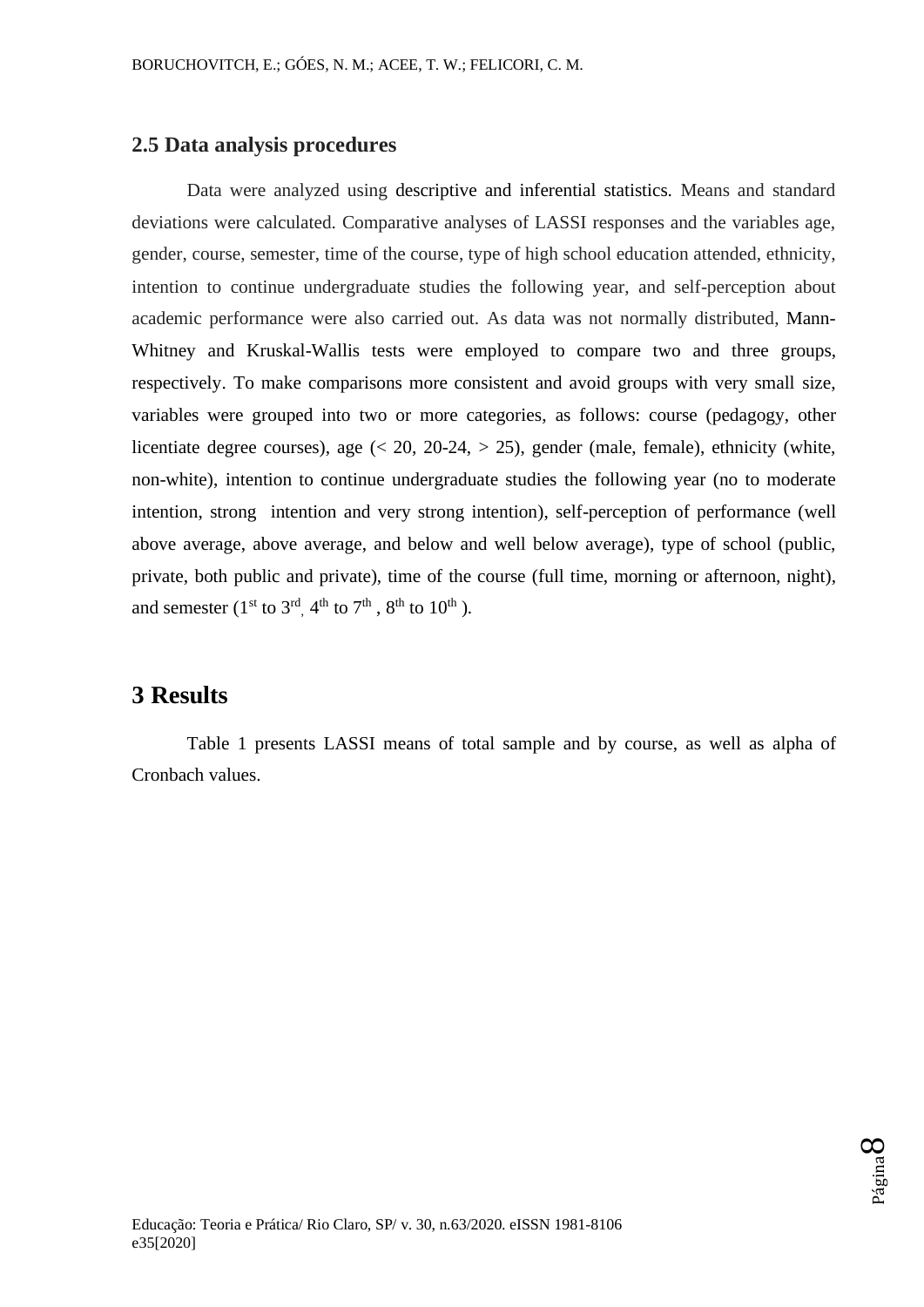|                           |             |              |       | Course                        |        |      |                  |  |  |  |
|---------------------------|-------------|--------------|-------|-------------------------------|--------|------|------------------|--|--|--|
| <b>Scale</b>              | <b>Mean</b> | Std.<br>Dev. | Alfa  | Pedagogy = 48; Others = $115$ |        |      |                  |  |  |  |
|                           |             |              |       | Pedagogy                      | Others | Z    | $\boldsymbol{p}$ |  |  |  |
| 1. Anxiety                | 3.03        | 0.98         | 0.843 | 3.03                          | 3.03   | 0.23 | 0.821            |  |  |  |
| 2. Attitude               | 4.02        | 0.63         | 0.737 | 4.11                          | 3.98   | 1.07 | 0.286            |  |  |  |
| 3. Concentration          | 3.00        | 0.80         | 0.817 | 2.98                          | 3.00   | 0.06 | 0.952            |  |  |  |
| 4. Information Processing | 3.67        | 0.72         | 0.783 | 3.82                          | 3.60   | 1.71 | 0.088            |  |  |  |
| 5. Motivation             | 3.43        | 0.77         | 0.717 | 3.57                          | 3.38   | 1.29 | 0.198            |  |  |  |
| 6. Selecting Main Ideas   | 3.52        | 0.78         | 0.811 | 3.55                          | 3.51   | 0.34 | 0.732            |  |  |  |
| 7. Self-testing           | 2.41        | 0.81         | 0.739 | 2.47                          | 2.39   | 0.55 | 0.585            |  |  |  |
| 8. Test Strategies        | 3.77        | 0.75         | 0.741 | 3.94                          | 3.70   | 1.76 | 0.079            |  |  |  |
| 9. Time Management        | 2.70        | 0.88         | 0.813 | 2.78                          | 2.67   | 0.79 | 0.429            |  |  |  |
| 10. Using Acad. Resources | 2.81        | 0.59         | 0.386 | 2.81                          | 2.81   | 0.05 | 0.958            |  |  |  |
| Total                     | 3.24        | 0.46         | 0.911 | 3.31                          | 3.21   | 1.39 | 0.163            |  |  |  |

**Table 1 –** LASSI means of total sample and by course, and alfa values

**Source:** Authors (2019).

Overall, participants' scores were moderate on each of LASSI scales. The highest mean was in the Attitude scale and the lowest, in Self-testing. No significant differences were detected in LASSI means between students enrolled in the Pedagogy course and those enrolled in other teacher education courses. With regard to the reliability of the LASSI, Cronbach's alpha values were high, ranging from 0.71 to 0.91 in 9 out of 10 scales (PESTANA; GAGEIRO, 2008). The value was low only for "Using Academic Resources", scale ( $\alpha$  = 0.386), but it could be improved by removing some of its items. However, for now, the decision was not to exclude any item from this scale, because the psychometric properties of the Brazilian version of LASSI are still under study. It would be premature to make decisions on the basis of such a small sample.

Table 2 presents LASSI means in relation to age, gender, semester, time of the course, type of high school, ethnicity, intention to continue undergraduate studies, and self-perception of performance.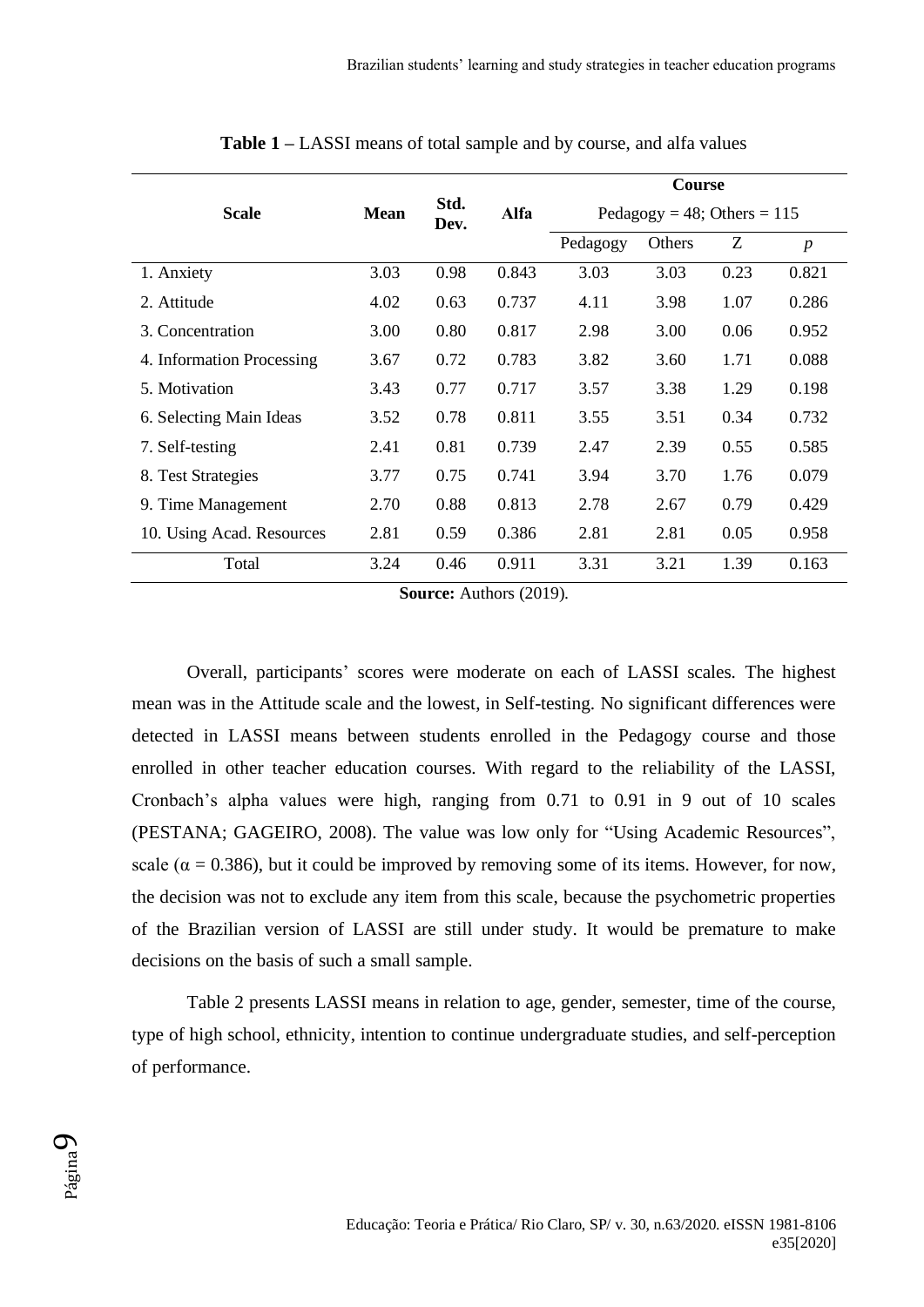| Age        |                                                                     |                               |                            |              | <b>Gender</b>    |                              |                                  | <b>Semester</b>  |                                                               |                |              |                              | Time of the course |                                                           |              |              |              |                                |                                               |
|------------|---------------------------------------------------------------------|-------------------------------|----------------------------|--------------|------------------|------------------------------|----------------------------------|------------------|---------------------------------------------------------------|----------------|--------------|------------------------------|--------------------|-----------------------------------------------------------|--------------|--------------|--------------|--------------------------------|-----------------------------------------------|
|            | $<$ 20 years = 19; 20-24 years = 99;<br>Scale<br>$>= 25$ years = 44 |                               |                            |              |                  | Female = $116$ ; Male = $47$ |                                  |                  | 1-3 semester = 33; 4-7 semester = 90;<br>$8-10$ semester = 40 |                |              |                              |                    | Full time = $81$ ; Morning/Afternoon = 2;<br>$Night = 80$ |              |              |              |                                |                                               |
|            |                                                                     |                               |                            |              |                  |                              |                                  |                  |                                                               |                |              |                              |                    |                                                           |              |              |              |                                |                                               |
|            | < 20                                                                | $20 - 24$                     | >25                        | $\gamma^2$   | $\boldsymbol{n}$ | Fem                          | Male                             | Z                | $\boldsymbol{n}$                                              | $1 - 3$        | $4 - 7$      | $8 - 10$                     | $\mathbf{x}^2$     | <sub>n</sub>                                              | Int          | M/A          | N            | $\gamma^2$                     | $\boldsymbol{P}$                              |
| <b>ANX</b> | 3.09                                                                | 2.86                          | 3.38                       | 6.61         | 0.037            | 2.88                         | 3.40                             | 2.96             | 0.003                                                         | 2.88           | 3.11         | 2.96                         | 1.24               | 0.538                                                     | 3.01         | 2.33         | 3.06         | 1.33                           | 0.514                                         |
| <b>ATT</b> | 4.02                                                                | 3.97                          | 4.13                       | 3.08         | 0.215            | 4.06                         | 3.93                             | 1.03             | 0.304                                                         | 3.95           | 4.06         | 3.99                         | 1.50               | 0.473                                                     | 4.02         | 4.08         | 4.02         | 0.02                           | 0.992                                         |
| <b>CON</b> | 3.00                                                                | 2.94                          | 3.16                       | 2.26         | 0.322            | 2.98                         | 3.03                             | 0.60             | 0.551                                                         | 2.95           | 3.08         | 2.85                         | 3.72               | 0.156                                                     | 2.88         | 2.92         | 3.12         | 2.68                           | 0.261                                         |
| <b>INP</b> | 3.79                                                                | 3.66                          | 3.63                       | 0.99         | 0.610            | 3.67                         | 3.65                             | 0.22             | 0.827                                                         | 3.75           | 3.71         | 3.49                         | 3.43               | 0.180                                                     | 3.71         | 3.17         | 3.64         | 1.48                           | 0.476                                         |
| <b>MOT</b> | 3.68                                                                | 3.38                          | 3.46                       | 2.14         | 0.342            | 3.46                         | 3.36                             | 0.79             | 0.432                                                         | 3.47           | 3.52         | 3.20                         | 4.62               | 0.099                                                     | 3.37         | 3.67         | 3.49         | 0.63                           | 0.728                                         |
| <b>SMI</b> | 3.76                                                                | 3.46                          | 3.59                       | 3.06         | 0.217            | 3.54                         | 3.49                             | 0.47             | 0.640                                                         | 3.51           | 3.52         | 3.53                         | 0.04               | 0.979                                                     | 3.66         | 3.08         | 3.39         | 5.73                           | 0.057                                         |
| <b>TST</b> | 2.57                                                                | 2.39                          | 2.39                       | 0.97         | 0.614            | 2.36                         | 2.54                             | 1.51             | 0.131                                                         | 2.56           | 2.44         | 2.23                         | 2.80               | 0.247                                                     | 2.36         | 2.17         | 2.47         | 0.54                           | 0.764                                         |
| <b>SFT</b> | 3.90                                                                | 3.75                          | 3.80                       | 0.55         | 0.759            | 3.76                         | 3.78                             | 0.04             | 0.965                                                         | 3.59           | 3.88         | 3.68                         | 3.88               | 0.144                                                     | 3.78         | 3.83         | 3.76         | 0.23                           | 0.893                                         |
| <b>TMT</b> | 2.75                                                                | 2.70                          | 2.73                       | 0.17         | 0.920            | 2.70                         | 2.71                             | 0.14             | 0.892                                                         | 2.66           | 2.89         | 2.33                         | 12.29              | 0.002                                                     | 2.63         | 3.17         | 2.77         | 1.81                           | 0.405                                         |
| <b>UAR</b> | 3.00                                                                | 2.76                          | 2.84                       | 2.33         | 0.312            | 2.78                         | 2.88                             | 0.89             | 0.372                                                         | 2.99           | 2.74         | 2.80                         | 4.28               | 0.118                                                     | 2.84         | 2.58         | 2.79         | 0.62                           | 0.735                                         |
| Total      | 3.36                                                                | 3.19                          | 3.31                       | 4.15         | 0.125            | 3.22                         | 3.28                             | 0.86             | 0.392                                                         | 3.23           | 3.30         | 3.11                         | 4.64               | 0.098                                                     | 3.23         | 3.10         | 3.25         | 0.32                           | 0.851                                         |
|            |                                                                     |                               |                            |              |                  |                              |                                  |                  |                                                               |                |              |                              |                    |                                                           |              |              |              |                                |                                               |
|            |                                                                     |                               | <b>Type of High School</b> |              |                  |                              |                                  | <b>Ethnicity</b> |                                                               |                |              | <b>Intention to Continue</b> |                    |                                                           |              |              |              | Self-perception of performance |                                               |
|            |                                                                     | Public = 93; Private = $69$ ; |                            |              |                  |                              | White = $111$ ; Non-white = $52$ |                  |                                                               |                |              | $No^* = 21$ ; Strong = 32;   |                    |                                                           |              |              |              |                                | Well above $= 41$ ; Above $= 78$ ; Below/Well |
| Scale      |                                                                     |                               | $Both = 1$                 |              |                  |                              |                                  |                  |                                                               |                |              | Very strong $= 110$          |                    |                                                           |              |              | $below = 44$ |                                |                                               |
|            | Pub                                                                 | Priv                          | <b>Both</b>                | $\chi^2$     | $\boldsymbol{D}$ | Wh.                          | N-wh.                            | Z                | $\boldsymbol{D}$                                              | N <sub>o</sub> | <b>St</b>    | V St.                        | $\chi^2$           | $\boldsymbol{D}$                                          | Well         | Abov.        | B/W          | $\chi^2$                       | $\boldsymbol{P}$                              |
| <b>ANX</b> | 3.00                                                                | 3.09                          | 1.83                       | 1.73         | 0.421            | 2.98                         | 3.13                             | 0.94             | 0.345                                                         | 2.84           | 2.98         | 3.08                         | 0.97               | 0.617                                                     | 3.28         | 3.08         | 2.71         | 1.25                           | 0.044                                         |
| <b>ATT</b> | 4.04                                                                | 4.01                          | 3.50                       | 2.42         | 0.299            | 4.03                         | 4.01                             | 0.05             | 0.960                                                         | 3.59           | 3.78         | 4.18                         | 15.20              | 0.001                                                     | 4.15         | 4.13         | 3.71         | 1.25                           | < 0.001                                       |
| <b>CON</b> | 3.05                                                                | 2.93                          | 2.33                       | 1.61         | 0.446            | 2.90                         | 3.20                             | 2.18             | 0.029                                                         | 2.84           | 2.89         | 3.06                         | 2.25               | 0.324                                                     | 3.15         | 3.12         | 2.63         | 1.25                           | 0.002                                         |
| <b>INP</b> | 3.75                                                                | 3.54                          | 4.17                       | 3.79         | 0.150            | 3.67                         | 3.66                             | 0.18             | 0.854                                                         | 3.51           | 3.42         | 3.77                         | 6.39               | 0.041                                                     | 3.72         | 3.71         | 3.53         | 1.25                           | 0.306                                         |
| <b>MOT</b> | 3.44                                                                | 3.42                          | 3.50                       | 0.28         | 0.868            | 3.41                         | 3.47                             | 0.51             | 0.614                                                         | 3.11           | 3.18         | 3.57                         | 10.20              | 0.006                                                     | 3.73         | 3.53         | 2.98         | 1.25                           | < 0.001                                       |
| <b>SMI</b> | 3.47                                                                | 3.59                          | 3.50                       | 0.49         | 0.784            | 3.54                         | 3.49                             | 0.39             | 0.700                                                         | 3.51           | 3.30         | 3.59                         | 3.04               | 0.219                                                     | 3.94         | 3.49         | 3.20         | 1.25                           | < 0.001                                       |
| <b>TST</b> | 2.44                                                                | 2.36                          | 2.67                       | 0.85         | 0.654            | 2.39                         | 2.45                             | 0.52             | 0.606                                                         | 2.40           | 2.03         | 2.53                         | 9.03               | 0.011                                                     | 2.52         | 2.41         | 2.30         | 1.25                           | 0.554                                         |
| <b>SFT</b> | 3.72                                                                | 3.84                          | 3.00                       | 2.90         | 0.234            | 3.80                         | 3.71                             | 0.76             | 0.449                                                         | 3.66           | 3.49         | 3.87                         | 6.70               | 0.035                                                     | 4.16         | 3.87         | 3.22         | 1.25                           | < 0.001                                       |
| <b>TMT</b> | 2.71                                                                | 2.70                          | 2.67                       | 0.01         | 0.996            | 2.65                         | 2.83                             | 1.29             | 0.197                                                         | 2.30           | 2.51         | 2.84                         | 9.62               | 0.008                                                     | 2.93         | 2.80         | 2.32         | 1.25                           | 0.002                                         |
| <b>UAR</b> | 2.80<br>3.24                                                        | 2.83<br>3.23                  | 1.83<br>2.90               | 2.34<br>0.97 | 0.311<br>0.616   | 2.81<br>3.22                 | 2.81<br>3.28                     | 0.29<br>1.05     | 0.775<br>0.296                                                | 2.75<br>3.05   | 2.90<br>3.05 | 2.80<br>3.33                 | 0.82<br>13.82      | 0.664<br>0.001                                            | 2.66<br>3.43 | 2.86<br>3.30 | 2.86<br>2.95 | 1.25<br>1.25                   | 0.198<br>< 0.001                              |

**Table 2 –** LASSI means and sociodemographic and academic life variables

Caption: ANX = anxiety; ATT = attitude; CON = concentration; INP = information processing; MOT = motivation; SMI = selecting main ideas; SFT = Selftesting;  $TST = \text{test strategies}$ ;  $TMT = \text{time management}$ ;  $UAR = \text{using academic resources}$ . Significant p values are in bold. \* No to moderate intentions **Source:** authors (2019).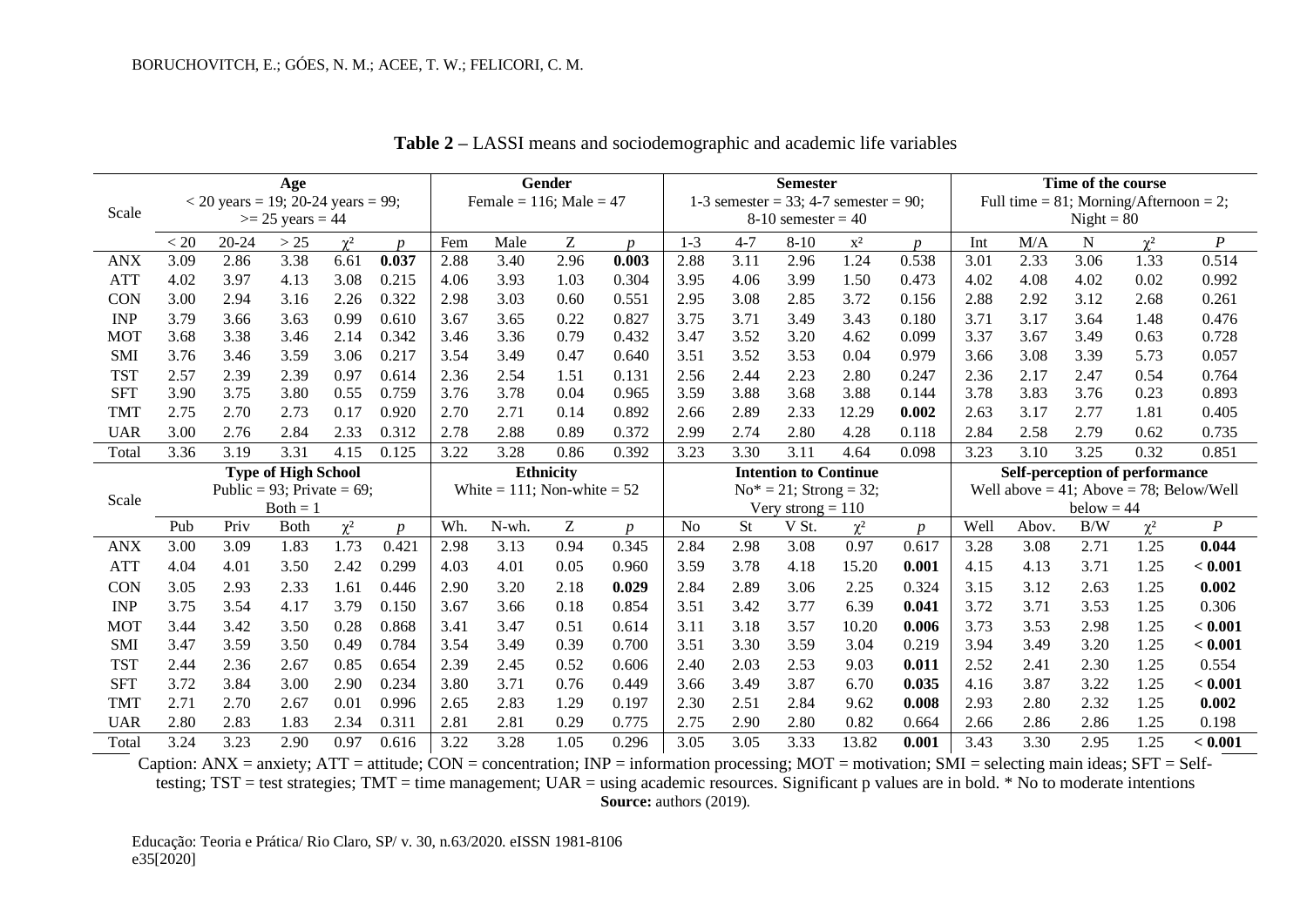The comparison of LASSI means by age group suggested that older students (over 25) had significantly higher scores on coping with test-related anxiety than the other age groups  $(\chi^2 = 6.61; p = 0.037)$ ; also, men reported significantly higher scores on coping with anxiety than women  $(Z = 2.96; p = 0.003)$ . Significant differences were found on the time management scale for students of different semesters. Students from the  $4<sup>th</sup>$  to the  $7<sup>th</sup>$ semesters reached the highest mean ( $\chi^2 = 12.29$ ; p=0.002) in this scale when compared to groups from other semesters. Participants from other ethnicities (brown, black, oriental, and indigenous) reported significantly higher use of concentration strategies compared to white students  $(Z = 2.18; p = 0.029)$ . Moreover, students who reported strong intentions to continue their undergraduate studies had significantly lower scores than those who reported having very strong intentions on the scales of Attitude ( $\chi^2$  = 15.20; *p* < 0.001), Information Processing ( $\chi^2$  = 6.39; *p* = 0.041), Self-testing ( $\chi^2$  = 9.03; *p* = 0.011), Test Strategies, and Total LASSI scores ( $\chi^2 = 13.82$ ; p = 0.001). Students who reported very strong intention to continue their undergraduate studies the following year tended to have better attitudes toward study and learning, and more information processing, self-testing, and test taking strategies. They also seemed able to manage their time better and to be more strategic students in general than those who reported strong intention. Moreover, students who reported very strong intention to continue their undergraduate studies the following year also reported significantly more attitude ( $\chi^2 = 15.20$ ;  $p < 0.001$ ), more motivation ( $\chi^2 = 10.20$ ;  $p = 0.006$ ), better time management ( $\chi^2$  = 9.62; *p* = 0.008), and higher scores in Total LASSI scales ( $\chi^2$  = 13.82; *p* = 0.001) than students with no to moderate intention to continue.

Self-perception of performance was significantly associated with 8 out of the 10 LASSI scales. Significant differences were found in the scales of Anxiety ( $\chi^2 = 1.25$ ; *p* = 0.044), Attitude ( $χ² = 1.25$ ;  $p < 0.001$ ), Concentration ( $χ² = 1.25$ ;  $p = 0.002$ ), Motivation ( $χ² =$ 1.25;  $p < 0.001$ ), Selecting Main Ideas ( $\chi^2 = 1.25$ ;  $p < 0.001$ ), Test Taking Strategies ( $\chi^2 =$ 1.25;  $p < 0.001$ ), Time Management ( $\chi^2 = 1.25$ ;  $p = 0.002$ ), and Total LASSI scores ( $\chi^2 =$ 1.25;  $p < 0.001$ ). Students who see themselves as having above-average grades in their class seem to cope better with anxiety, to be more capable of selecting main ideas, employ test strategies, have more favorable attitudes towards studying and learning, have better concentration, motivation, and time management, as well as to be more strategic compared to students of groups with average, below, and well below average self-perceptions of performance. No significant differences were found between LASSI scores and the following variables: time of the course and type of high school attended.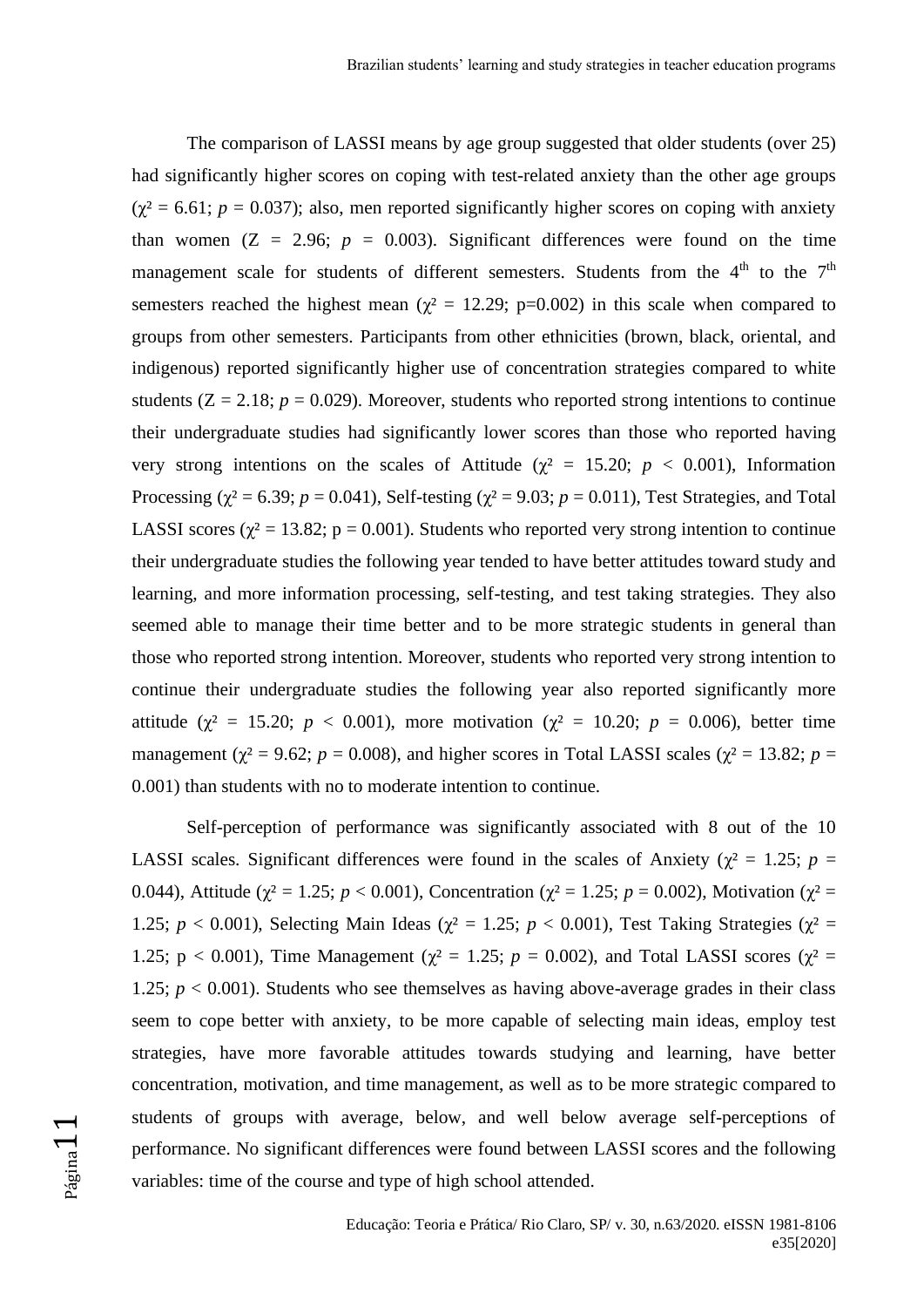## **4 Discussion**

This study mainly aimed to identify the learning and study strategies of Brazilian university students enrolled in teacher education courses of a public institution in the state of São Paulo and to analyze them in relation to students' sociodemographic variables, persistence intentions, and self-perception of course performance.

The LASSI data provided important information about how Brazilian university students study and learn. Among them, we highlight the fact that students who aspire to be teachers seem to use study and learning strategies. However, as their average scores were near the midpoint, this finding suggests that they do have room to improve their use of learning strategies (BEMBENUTTY; CLEARY; KITSANTAS, 2012; MARINI; BORUCHOVITCH, 2014). Overall, participants revealed positive attitudes regarding studying, learning, university, and concerning what should be done to achieve success in school. The attitude scale has the highest mean when compared to other scales in all the variables under investigation. On the other hand, the results of our study seem to point out that students do not consistently use strategies that lead them to test what they are learning, as the lowest means were found in the Self-testing scale. These data are in line with studies of Bartalo and Guimarães (2008) and Endo, Miguel and Kienen (2017), but differ from those of Iqbal, Sohail and Shahzad (2010), with Pakistan university students, and Ganda (2016), with Brazilian Pedagogy students.

Iqbal, Sohail, and Shahzad (2010), in their research with students from the University of Punjab/Pakistan, found that they did not have adaptive or positive attitudes towards the university. Their results showed that the sample's lowest mean was in the Attitude scale and the highest, in Self-testing. These researchers believe that the highest means in Self-testing scale results can be attributed to the use of formative assessment as evaluation method at University of Punjab, which requires students to monitor their learning in order to achieve academic goals. In Ganda's (2016) research, the highest mean was found in Information Processing scale and the lowest, in Motivation. These results, although divergent from those found in the present research, reveal possible sensitives to different cultures and assessment methods. They also point out the need to better understand the strengths and the weaknesses of the learning and study strategies of Brazilian future teachers, as well as the factors associated with their engagement in strategic behavior, academic achievement, and persistence in college.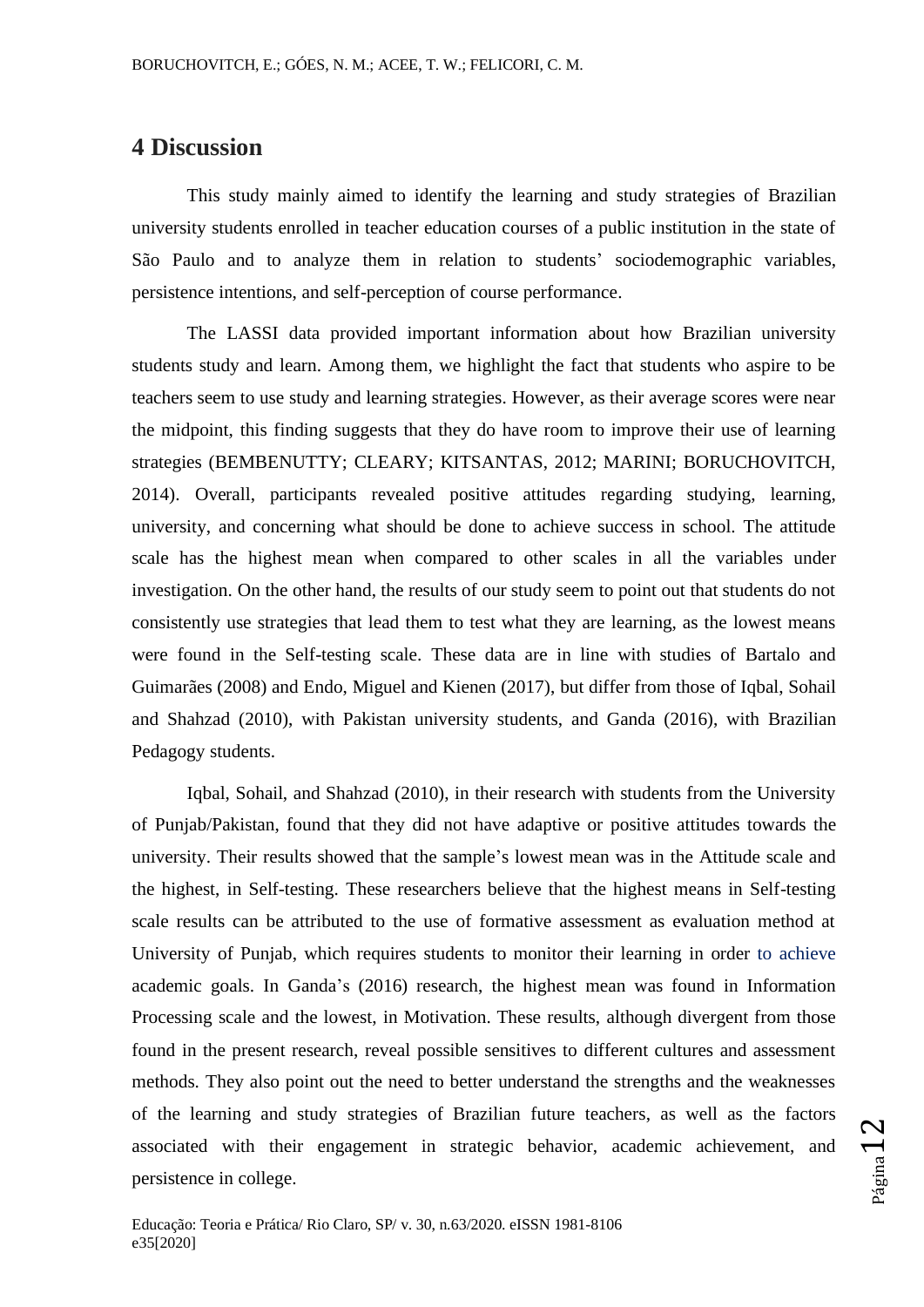As expected, variables such as age, semester, gender, ethnicity, intention to continue their undergraduate studies, and self-perception of course performance were significantly associated with differences in LASSI means. In this study, we found that older  $(\geq 25$  years old) and male students reported better coping with anxiety than younger student groups. Research shows developmental and gender differences in dealing with emotions (BORTOLETTO; BORUCHOVITCH, 2013; PEKRUN *et al.,* 2011). This result regarding age possibly emerged because, as schooling progresses, students learn and acquire more strategies to better control emotions. The relationship between anxiety and gender is in general less conclusive, but data from our study were in line with those of Bartalo and Guimarães (2008) and Lins (2013), which indicate men are better prepared to deal with anxiety at the university. This finding can also be discussed in terms of the importance students of different sexes assign to grades. In this sense, one can hypothesize that female students tend to worry more and give more importance to their grades, which possibly makes them feel more anxious when taking tests than their male counterparts.

Contrary to the expectations that students of more advanced semesters would report better study and learning strategies, but in line with the findings of Endo, Miguel, and Kienen (2017), we found that, in the Time Management scale, students in the fourth and seventh semesters surpassed those in more advanced ones (eighth and tenth). It is possible that students in more advanced semesters are more acquainted to their study routine and may not see as much need to manage their time as systematically as students in early or intermediate semesters do. The finding that self-declared non-white students cope better with their concentration than the self-declared white was another interesting result that emerged in our study and deserves further investigation.

Students' intention to continue their undergraduate course studies is undoubtedly an essential factor for them to employ or not study and learning strategies**.** Intentions to stay in college have long been studied as an outcome variable in research on college student retention, and studies have consistently shown that intention to drop out is among the strongest predictors of actual attrition (BEAN, 1982). In this study, students' intention to continue their undergraduate studies was closely associated with many of the LASSI scales. The greater the intention to continue with the undergraduate course, the more the students reported using information processing, self-testing, and test strategies. They also reported better attitudes towards university, more effective time management, and higher overall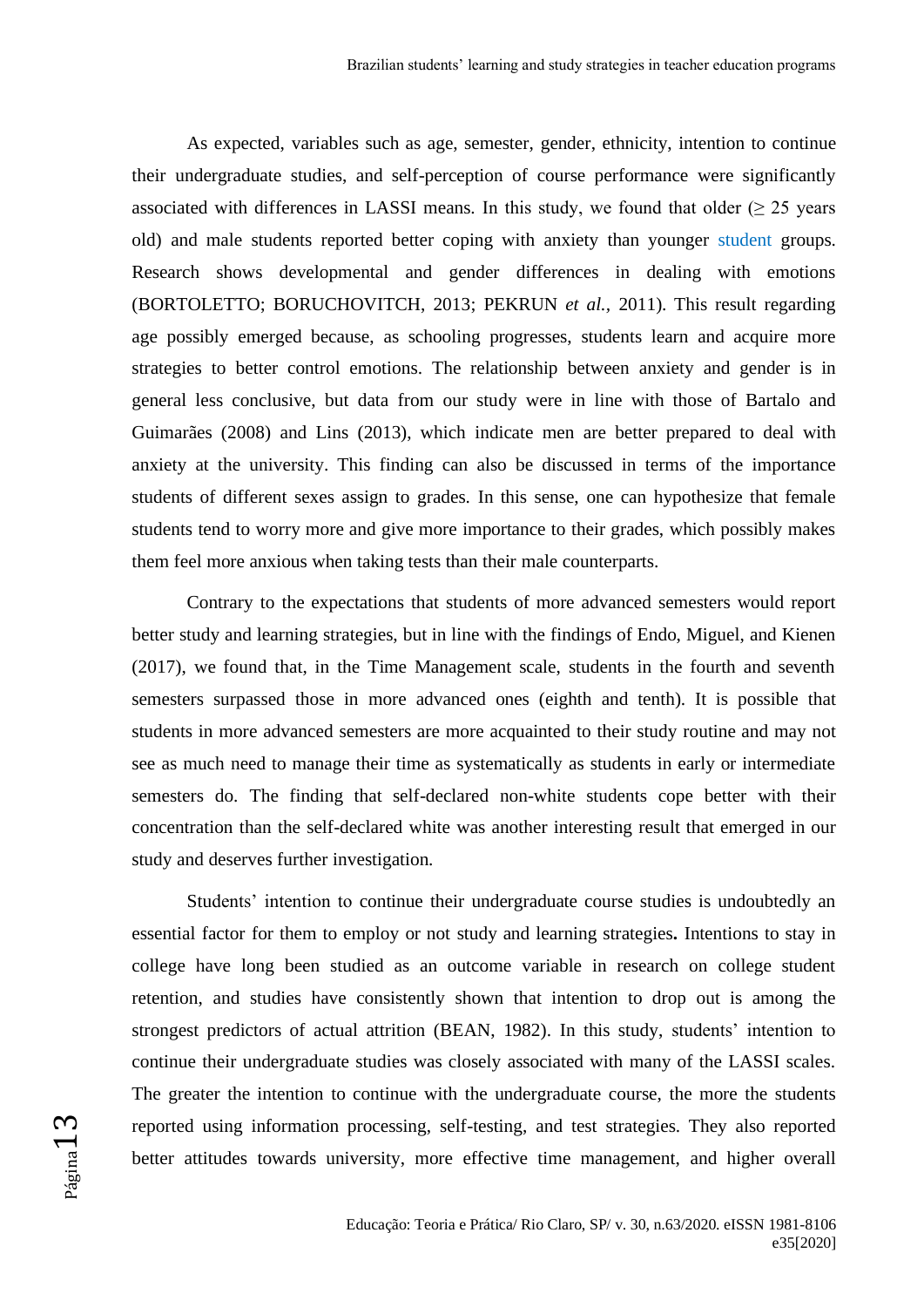LASSI scores. These findings align with American meta-analytic research that has shown that motivation and study-skills factors significantly predict students' retention above and beyond student background characteristics and prior performance in high school and on standardized tests (ROBBINS *et al*., 2004). Our results reinforce the crucial role that cognitive, motivational, and self-regulatory learning strategies may play in students' engagement and persistence in their studies. Evidence shows that, for students to focus and use learning and study strategies, they must be motivated to learn (BEMBENUTTY; CLEARY; KITSANTAS, 2012; BZUNECK; BORUCHOVITCH, 2019). Likewise, students' effective and efficient use of learning strategies related to multiple areas of the LASSI could help strengthen their intentions to go on with their academic studies. Having the intention to persist with undergraduate studies is, therefore, a key variable to academic success that must not only be encouraged in the educational environment, but also more investigated.

We also found that students with higher perceptions of course performance had higher scores on most of the LASSI scales. This relationship is somehow reciprocal (SCHUNK, 1991), strategic learning behaviors beget perceived competence, and higher perceived competence begets improved strategic learning. In addition, the literature shows that selfperception of competence is positively associated with better academic achievement (AZZI; POLYDORO, 2010; PAJARES; OLAZ, 2008). Regardless of students' real course performance, those who believe to be doing well at university tend to have characteristics that favor successful performance, which may, in fact, motivate them to struggle and not give up when facing difficulties. This in turn contributes to their success (BZUNECK, 2009; PAJARES; OLAZ, 2008).

As in the studies by Bartalo and Guimarães (2008) and Lins (2013), no significant relationships were found between different courses (Pedagogy or others), time of the course (morning, night, or full time), and type of high school attended (public, private, or both). However, the results obtained by Endo, Miguel, and Kienen (2017) differed from those found in this study and in previous researches. In their study, students who attended public high school obtained significantly higher averages in Attitude, Time Management, and Concentration scales than those from private ones. The impact of previous school attendance on shaping strategic behavior should also be further investigated.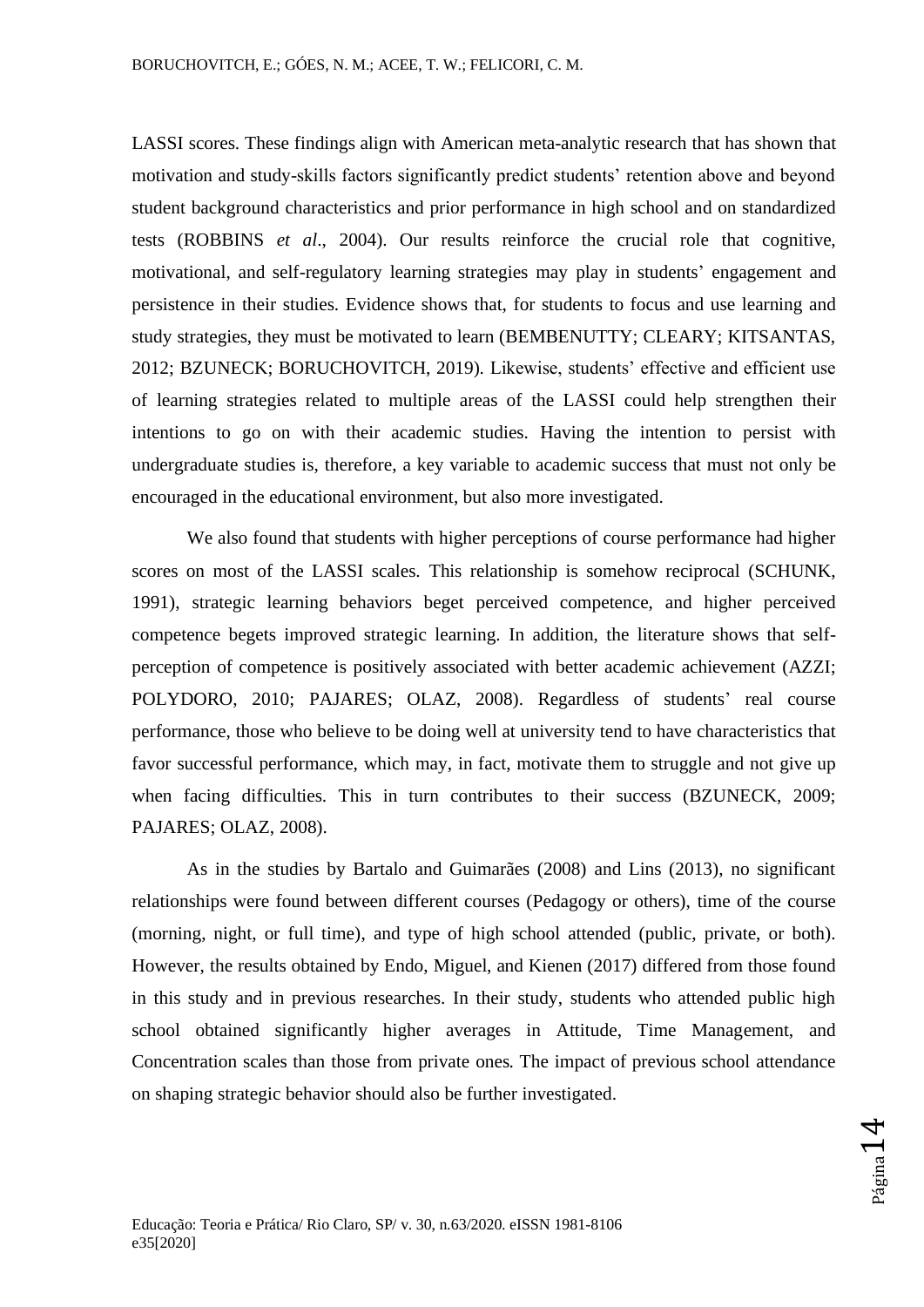# **5 Final Considerations**

The results of the present research give us, on one hand, a brief overview of how Brazilian university students, enrolled in teacher education courses, report dealing with their learning. This study points out the need of teaching self-testing scales for the students in this sample, since it was the scale they scored lowest followed by time-management. As selftesting and time management are highly important for learning, intervention programs should take these findings into account. The present study also highlights the importance of sociodemographic, affective, and motivational variables in strategic behavior. Age and gender were relevant for understanding academic anxiety, showing the need for younger and female students to be targets for intervention concerning this variable. The need for white students to strengthen their ability to concentrate, as well as for advancing the understanding of the relationship between ethnicity and study and learning strategies were also identified. Strong intention to persist with undergraduate studies and more positive self-perception of performance were very valuable for understanding participants' outcomes in the LASSI scales. They were significantly associated with higher scores in most of LASSI scales. Therefore, interventions to improve these variables are essential, as well as future research that considers reciprocal relationships among these variables, that is, how academic strategic behaviors may both influence and be influenced by intentions and self-perceptions. Furthermore, the internal consistencies obtained in 9 out of the 10 LASSI scales can be considered as preliminary indicators that this inventory is reliably measuring the proposed variables in Brazilian context, as well.

On the other hand, data gathered in the present study, although promising, should be interpreted with caution, due to some limitations of the present research. The small sample size, the facts that the inventory is still being initially studied in Brazil and that the research was based only on self-report measures are major issues that should be overcome by future investigations. Moreover, the variable self-perception of performance, compared to the participants' real performance, could also bring more accurate data and calibrated information, which should be sought in further investigations.

Finally, considering the relevance of identifying how future teachers learn and think about their learning – so that they can not only become better students, but can also foster self-regulatory processes in their future students – we recommend further research to be conducted using LASSI in broader and more diverse nationwide samples. We also highlight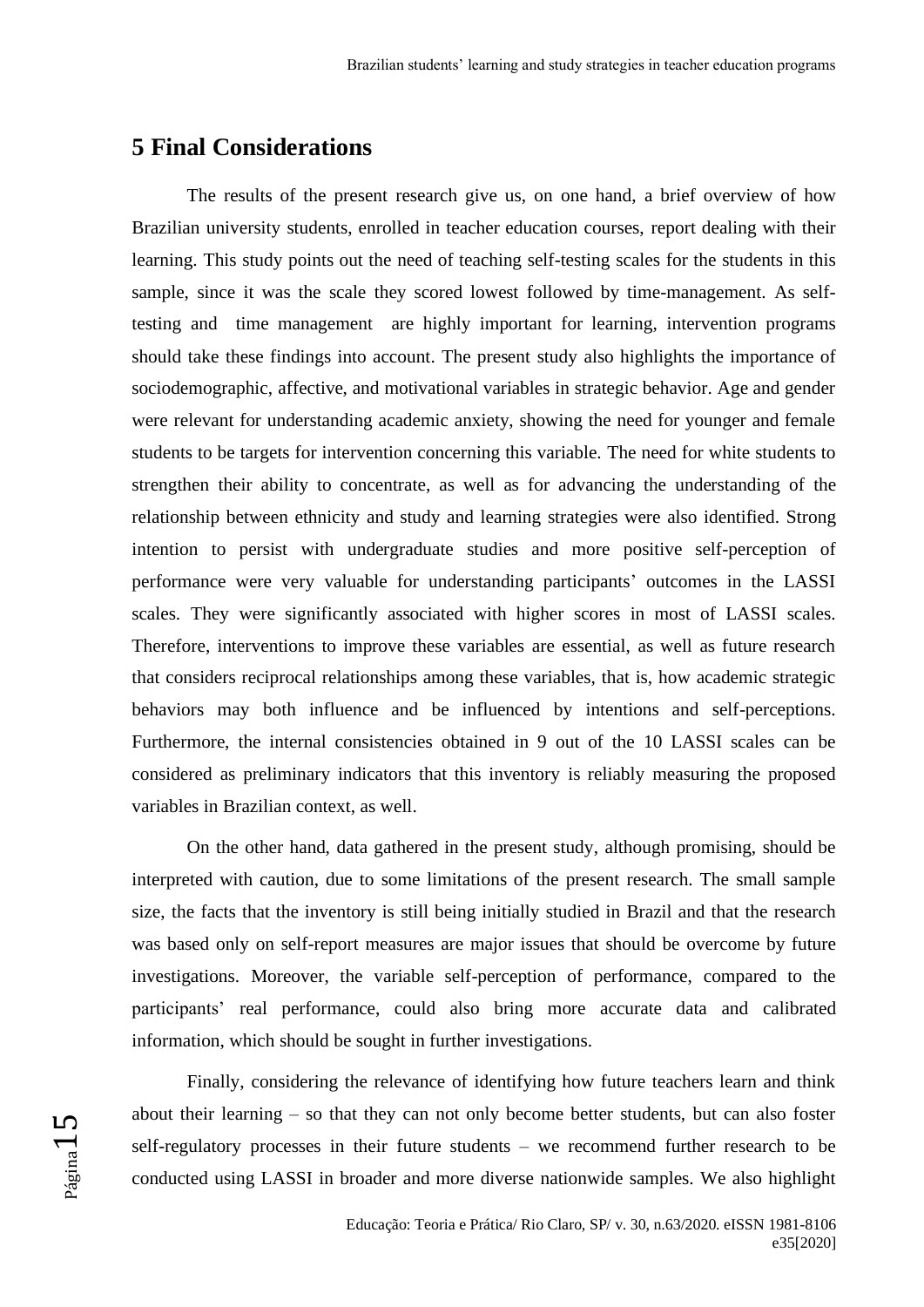the need for a deeper examination of the psychometric properties of LASSI in the Brazilian context, as well as for other psychological variables to be included in future research designs.

### **References**

ÁVILA, L. T. G.; PRANKE, A.; FRISON, L. M. B. O uso de estratégias autorregulatórias para aprender e para ensinar: formação de professores. **Perspectiva**, v. 36, n. 4, p. 1265-1280, 2018.

AZZI, R. G.; POLYDORO, S. A. J. O papel da autoeficácia e autorregulação no processo motivacional. *In:* BORUCHOVITCH, E; BZUNECK, J. A; GUIMARÃES, S. E. R. **Motivação para aprender aplicações no contexto educativo.** 2. ed. Vozes: Petrópolis, 2010, p. 126-144.

BARTALO, L.; GUIMARÃES, S. E. R. Estratégias de estudo e aprendizagem de alunos universitários: um estudo exploratório. **Informação e Informação,** v. 13, n. 2, p. 1-14,2008.

BEAN, J. P. Student attrition, intentions, and confidence: Interaction effects in a path model. **Research in Higher Education,** v. 17, n. 4, p. 291-320, 1982.

BEMBENUTTY, H.; CLEARY, T; KITSANTAS, A. Applications of self-regulated learning across diverse disciplines: A tribute to Barry J. Zimmerman**. Information Age Publishing**, 2012.

BORTOLETTO, D.; BORUCHOVITCH, E. Estratégias de Aprendizagem e de Regulação Emocional de Estudantes de Pedagogia. **Paidéia,** v. 23, n. 55, p. 235-242, 2013.

BORUCHOVITCH, E.; GÓES, N. M.; FELICORI, C. M.; ACEE, T. W. Translation and adaptation of the Learning and Study Strategies Inventory - LASSI 3rd edition for use in Brazil: methodological considerations. **Educação em Análise**, v. 4, n. 1, p. 20-34, 2019.

BZUNECK, J. A.; [BORUCHOVITCH, E.](http://lattes.cnpq.br/1980541978397999) Motivação de estudantes no Ensino Superior: Como fortalecê-la? *In:* ALMEIDA, L. **Motivação de estudantes no Ensino Superior:** Como fortalecê-la? Braga: Adipsieduc, 2019, p. 137-157.

ENDO, M. M. C.; MIGUEL, F. K.; KIENEN, N. Estratégias de aprendizagem de estudantes de psicologia: um estudo exploratório. **Quaderns de Psicologia**, v. 19, n. 1, p. 73-87, 2017.

FLAGGS, D. A. **Campus racial climate matters, sense of belonging matters more**: Modeling pathways to persistence for students in developmental mathematics. (Doctoral dissertation) - Texas State University, Texas, 2018.

GANDA, D. R. **A autorregulação da aprendizagem de alunos em cursos de formação de professores:** um programa de intervenção. 2016. 142 f. Tese (Doutorado em Educação) – Universidade Estadual de Campinas, 2016.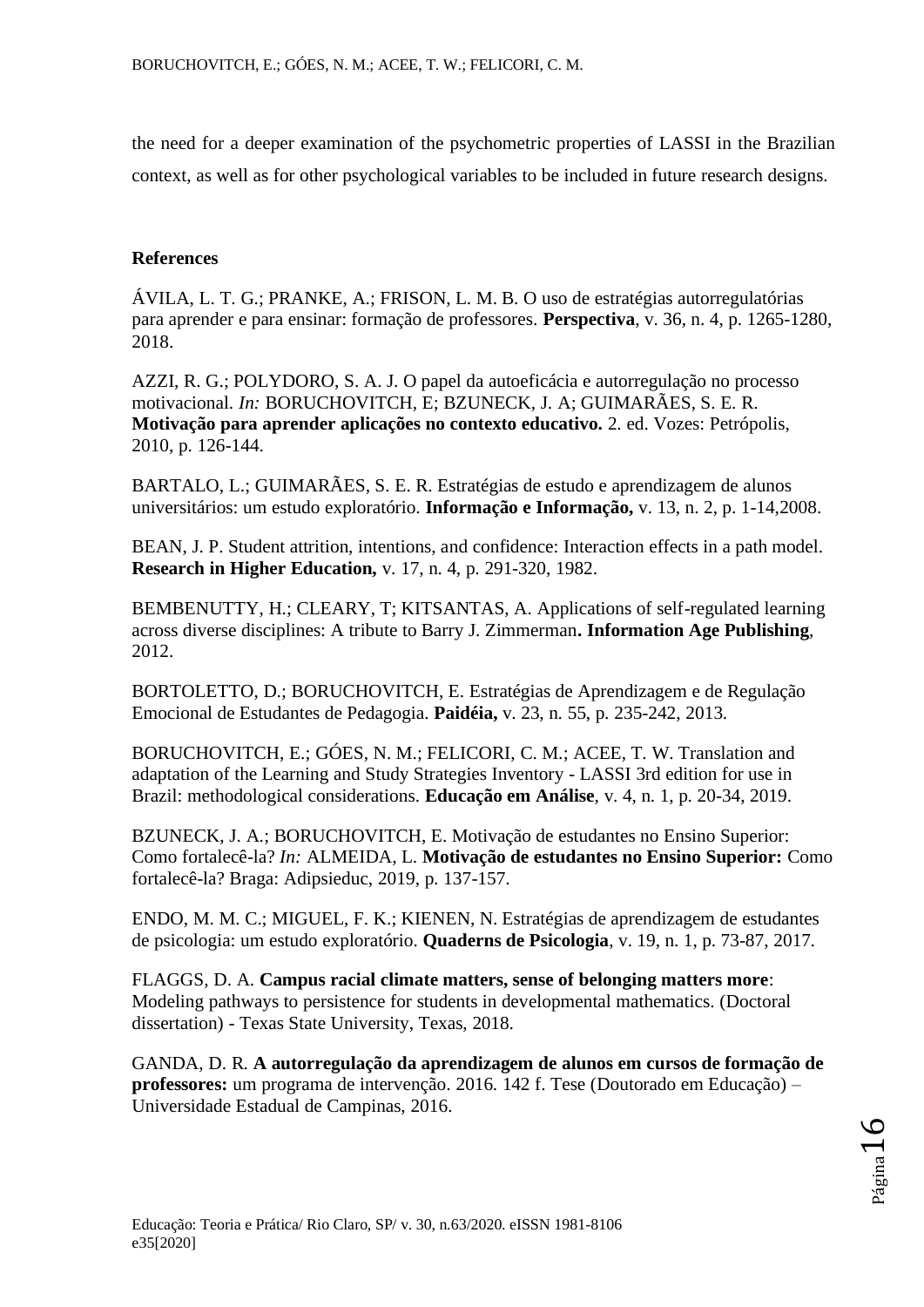GANDA, D. R.; BORUCHOVITCH, E. Promoting self-regulated learning of Brazilian Preservice student Teachers: results of an intervention Program. **Frontiers in Education**, v. 3, n. 5, p. 1-12, 2018.

INEP - Instituto Nacional de Estudos e Pesquisas Educacionais Anísio Teixeira. Ministério da Educação. Available at: http://www.enem.inep.gov.br/. Access on: 17 Nov. 2019.

IQBAL, H. M.; SOHAIL, S.; SHAHZAD, S. Learning and study strategies used by university students in Pakistan, **Procedia Social and Behavioral Sciences**, 20, 2009.

LINS, M. R. C. Estratégias de aprendizagem empregadas por estudantes universitários. **Interação Psicologia**, v. 18, n. 1, p. 59-68, 2013.

MARINI, J. A. S.; BORUCHOVITCH, E. Autorregulação da Aprendizagem em Estudantes de Pedagogia. **Paidéia**, v. 24, n. 59, p. 323-330, 2014.

MERCURI, E.; FIOR, C. A. Análise dos fatores preditivos da evasão em uma Universidade Confessional. **Congresos CLABES***,* 2017.

OSTI, A.; ALMEIDA, L. S. Satisfação Académica no Ensino Superior. *In:* ALMEIDA, L. S. **Estudantes do Ensino Superior:** Desafios e Oportunidades. 1. ed. ADIPSIEDUC: Braga, 2019, p. 99-114.

PAJARES, F.; OLAZ, F. Teoria social cognitiva e auto-eficácia: uma visão geral. *In:* BANDURA, A.; AZZI, R. G.; POLYDORO, S. **Teoria Social Cognitiva conceitos básicos.**  Porto Alegre: Artmed, 2008, p. 97-114.

PESTANA, M. H.; GAGEIRO, J. N. **Análise de Dados para Ciências Sociais. A complementaridade do SPSS**. 5. ed. Lisboa: Edições Sílabo, 2008, p. 527-528.

PEKRUN, R.; GOETZ, T.; FRENZEL, A. C.; BARCHFELD, P.; PERRY, R. P. Measuring emotions in students' learning and performance: the achievement emotions questionnaire. **Contemporary Educational Psychology**, v. 36, n. 1, p. 36-48, 2011.

PISCALHO, I.; VEIGA SIMÃO, A. M.; FERREIRA, D.; FELIZARDO, D.; CONDE, M. (2018). Promoção da autorregulação da aprendizagem das crianças: A aplicabilidade de um instrumento de apoio à prática pedagógica na formação inicial de educadores/as e professores/ as. **Revista da UIIPS**, v. 6, n. 1, 2018.

ROBBINS, S. B.; LAUVER, K.; LE, H.; DAVIS, D.; LANGLEY, R.; CARLSTROM, A. Do psychosocial and study skills factors predict college outcomes? A meta-analysis. **Psychological Bulletin***,* v. 130, n. 2, p. 261-288, 2004.

SANTOS A. A. A.; FERRAZ, A. S.; INÁCIO, A. L. Adaptação ao Ensino Superior: Estudos no Brasil. *In:* ALMEIDA, L. S. **Estudantes do Ensino Superior:** Desafios e Oportunidades. 1. ed. ADIPSIEDUC: Braga, 2019, p. 65-98.

SCHUNK, D. H. Self-efficacy and academic motivation. **Educational Psychologist**, v. 26, n. 3, p. 207-231, 1991.